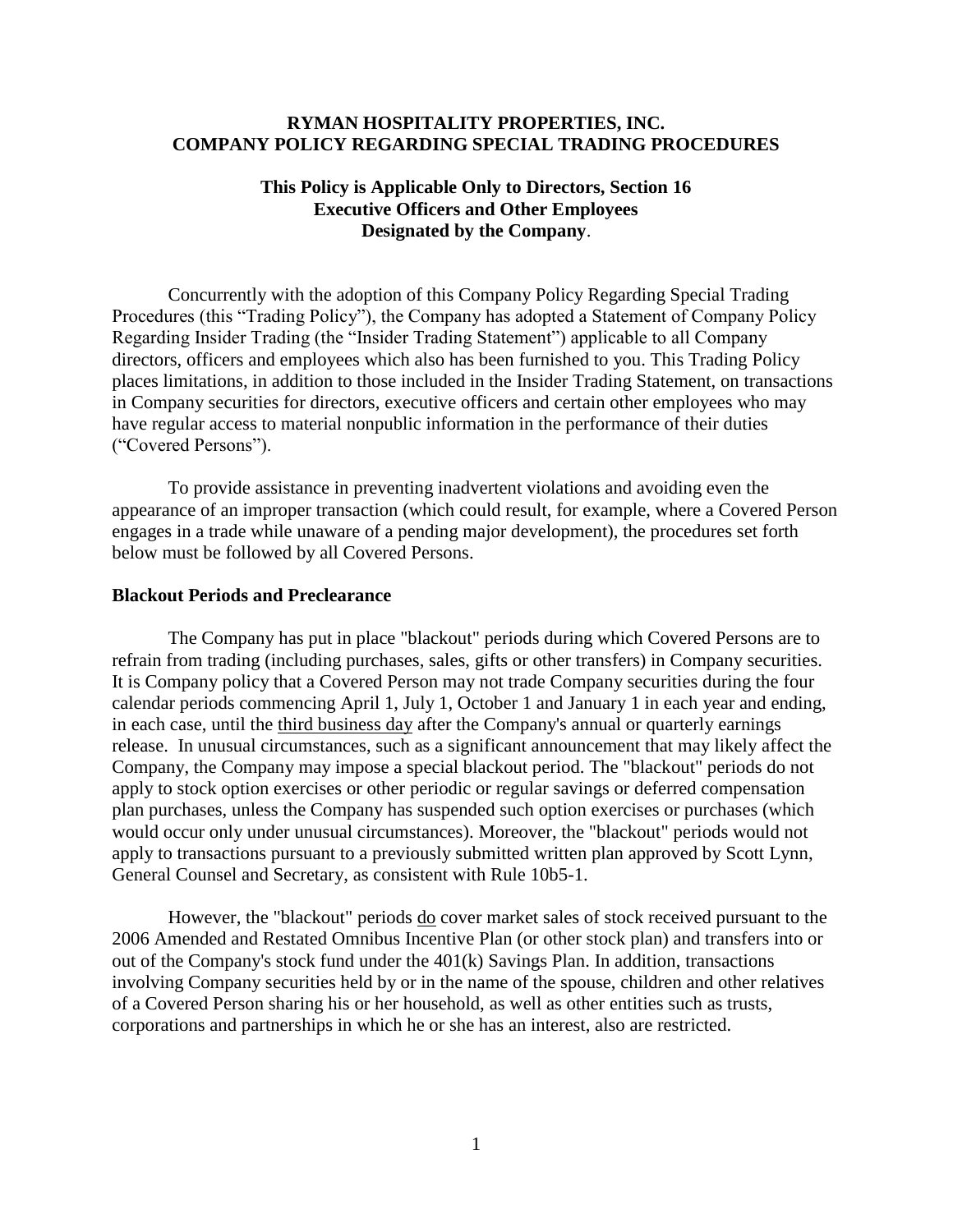## **It is Company policy that all transactions by the Company's directors, executive officers and other senior officers (a group more narrow than the Covered Persons) involving Company securities must be specifically precleared by Scott Lynn, General Counsel and Secretary.**

If, upon requesting approval, a Covered Person is advised that Company securities may be traded, the individual may buy or sell the securities within two business days after receiving permission, provided that the individual does not acquire material nonpublic information during that time. If for any reason the trade is not completed within the two business days, preclearance must be obtained again before the securities may be traded.

If, upon requesting approval or otherwise, a Covered Person is advised that the securities may not be traded, the individual may not buy or sell any securities under any circumstances, or inform anyone within or outside the Company of the restriction. This trading restriction will remain in effect until the individual subsequently receives preclearance to trade.

### **Section 16**

#### *Periodic Reporting*

Section 16(a) of the Securities Exchange Act of 1934 (the "1934 Act") requires that directors, executive officers and ten-percent stockholders of the Company file reports with the Securities and Exchange Commission (the "SEC") and the New York Stock Exchange (the "NYSE") concerning their beneficial ownership of equity securities of the Company and changes in such holdings.

The SEC's rules essentially include two beneficial ownership concepts. The first, used in determining who is a greater than ten-percent stockholder required to file Section 16 reports, focuses on a person's voting or investment power over securities as a major factor in determining beneficial ownership. As a practical matter, if a person has sole or shared voting or investment power over securities, that will usually be sufficient to find that those securities are beneficially owned for purposes of Section 16.

Once a person, whether an executive officer, director or greater than ten-percent stockholder, is required to file Section 16 reports, the SEC uses a second beneficial ownership concept, based on such person's direct or indirect "pecuniary interest" in securities, to determine which transactions need to be reported and are subject to potential profit disgorgement. Essentially, this second test is predicated on an insider's ability to profit from purchases or sales of securities. In determining the existence of a pecuniary interest, a person has a pecuniary interest in securities held by members of his or her immediate family if they share the same household. A person may also be held to be the beneficial owner of securities held by a partnership, corporation, trust or other entity over which he or she has a controlling influence. Finally, special rules exist for fiduciaries and beneficiaries of trusts and partners of partnerships. Given the difficulty of applying Section 16's "beneficial ownership" and "pecuniary interest" concepts, the Company is prepared to assist executive officers, directors and other filing persons in making such determinations.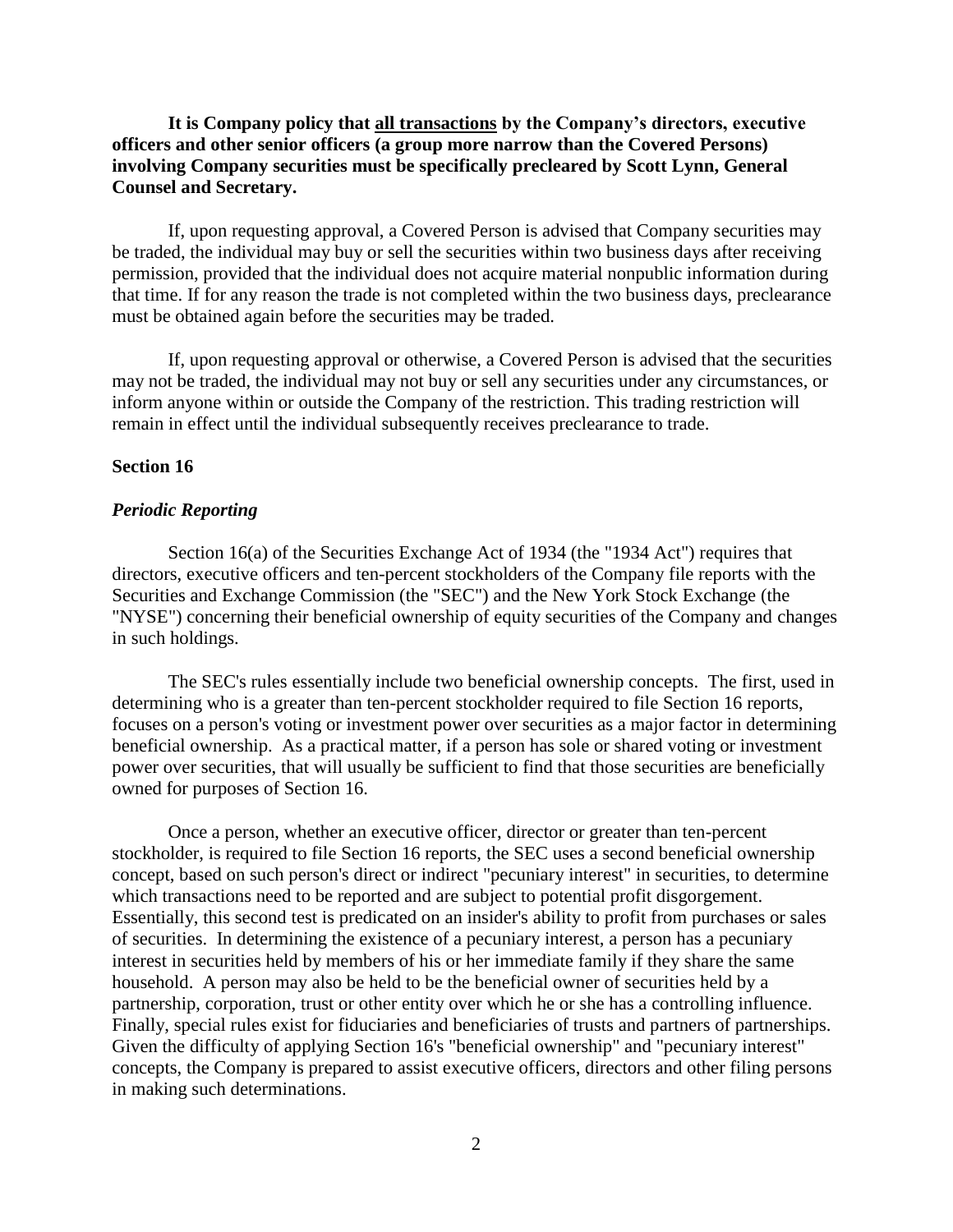The initial filing report is the Form 3, which lists direct or indirect stock ownership (including ownership by immediate family members) as of the date a person elected a director or executive officer of the Company. Virtually all transactions directly or indirectly affecting Company stock ownership by a Covered Person, his or her immediate family and other entities in which he or she has an interest must be reported. This includes transactions conducted pursuant to the Company's employee benefit plans. Generally, a monthly Form 4 is due any time a Covered Person's stock ownership changes. There is also an annual end-of-year Form 5 filing. These reports must be filed with the SEC, the NYSE and the Company and become a matter of public record.

The Form 3 must be received by the SEC within two days after the date on which a person first becomes a director, executive officer or ten-percent holder subject to Section 16. A Form 4 report must be received by the SEC within two days after there has been a non-exempt transaction which results in a change in beneficial ownership. The Form 5 must be received by the SEC within 45 days of the Company's fiscal year end by every person who was an insider at any time during the fiscal year and who had an exempt transaction not otherwise reported. As part of the 1934 Act, the Company will be required to report by name in the Form 10-K or proxy statement any failures to file or late filings of Forms 3, 4 or 5 by executive officers or directors.

Directors and executive officers will also be required to file a Form 4 for transactions after they cease to be a director or executive officer of the Company if the transactions occur within six months of their last transaction while an executive officer or director. Moreover, no later than 45 days after the end of the fiscal year in which the resignation occurs, a Form 5 may be required with respect to certain exempt transactions. Furthermore, a Form 5 may be required to report any exempt or otherwise reportable transactions in the six-month period after ceasing to be an executive officer or director.

The consequences of a late filing or a failure to file under the SEC rules may be significant. For example:

- Fines for each filing violation by an executive, director or greater than ten-percent stockholder, cease and desist orders, director and officer bars and injunctions.
- Disclosure in the Company's Proxy Statement or Form 10-K.

Under the SEC rules, the filing requirements are solely the responsibility of the individual executive officer or director; however, the Company has a program in place to assist and monitor these filings. Please contact Scott Lynn for assistance. As in the past, the Company will prepare and mail the Forms; however, it remains the responsibility of directors and executive officers to timely notify the Company of any stock transactions and to review, approve and sign the Forms. If a director or executive officer elects to mail his or her own Form, he or she is asked to retain a written receipt from the post office or other service and deliver a copy of the Form and receipt to the Company.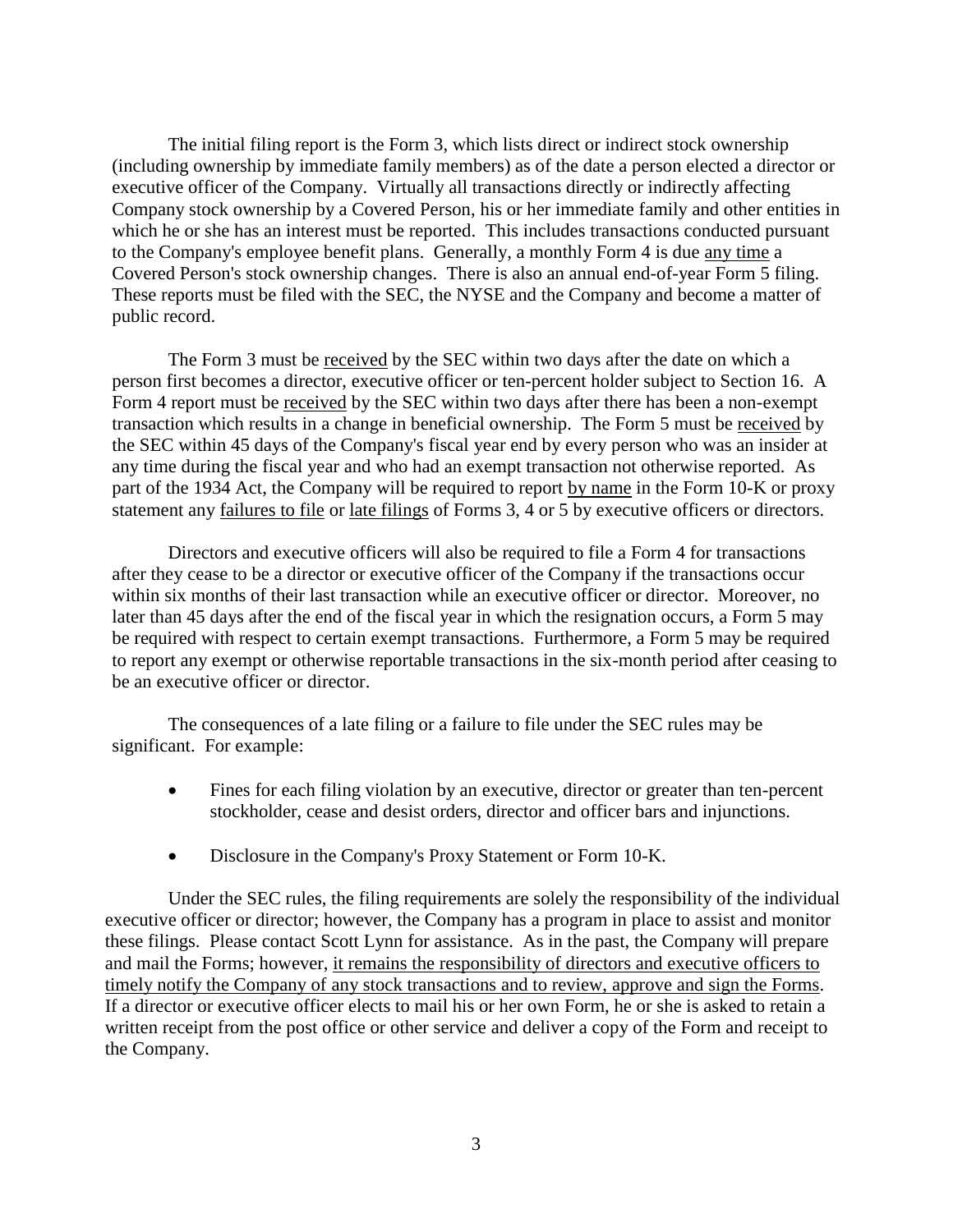#### *Short-Swing Profits*

Supplementing the reporting requirements of Section 16(a) is the so-called "short-swing" trading provision contained in Section 16(b) of the 1934 Act. Section 16(b) provides that any profit realized by an executive officer or director from any purchase and sale, or sale and purchase, of any equity security of the Company within any period of less than six months shall inure to, and be recovered by, the Company. Unlike other provisions in the federal securities laws, intent to take unfair advantage of non-public information is not required for recovery under Section 16(b). In other words, transactions in the Company's securities within six months of one another can lead to disgorgement, irrespective of the reasons for or purposes of the transaction. The recovery for short-swing profits belongs to the Company and cannot be waived. Additionally, the 1934 Act authorizes stockholders to bring these actions under certain circumstances.

It is irrelevant for Section 16(b) purposes whether the purchase or the sale comes first. Furthermore, courts will match the lowest purchase price with the highest sale price. Thus, although the executive officer or director may have realized an overall economic loss, he or she may be treated for Section 16(b) purposes as having realized a profit.

Most exercises and conversions of derivative securities, including option exercises, are not considered a purchase; however, the acquisition still must be reported. Stock acquired on the exercise of a Company stock option may not be sold until six months after the option grant date.

#### **Other Securities Law Restrictions**

The federal securities laws also impose on each Covered Person other restrictions which are not related to the possession of material nonpublic information. Even if a Covered Person has no material nonpublic information, a Covered Person may not sell publicly securities of the Company unless such sale is covered by an effective registration statement or is being made pursuant to Rule 144. If a Covered Person is permitted to make a public sale pursuant to this Trading Policy and the Insider Trading Statement, a Covered Person should advise his or her broker that he or she is selling pursuant to Rule 144 and he or she may be obligated to file a Form 144 with the Securities and Exchange Commission and the New York Stock Exchange. Scott Lynn has copies of Form 144 and is able to advise and provide assistance in connection with such transactions.

In addition, when the Company is engaged in a distribution of its securities through a public offering or otherwise, a Covered Person may not purchase any securities, whether or not he or she is in possession of material nonpublic information, until such distribution has been completed. If there are any questions about purchases while the Company is engaged in such a distribution, advice should be sought from Scott Lynn.

### **Compliance With the Insider Trading Statement**

The procedures set forth in this Trading Policy are in addition to the policies set forth in the Insider Trading Statement and are not a substitute therefor. A Covered Person is responsible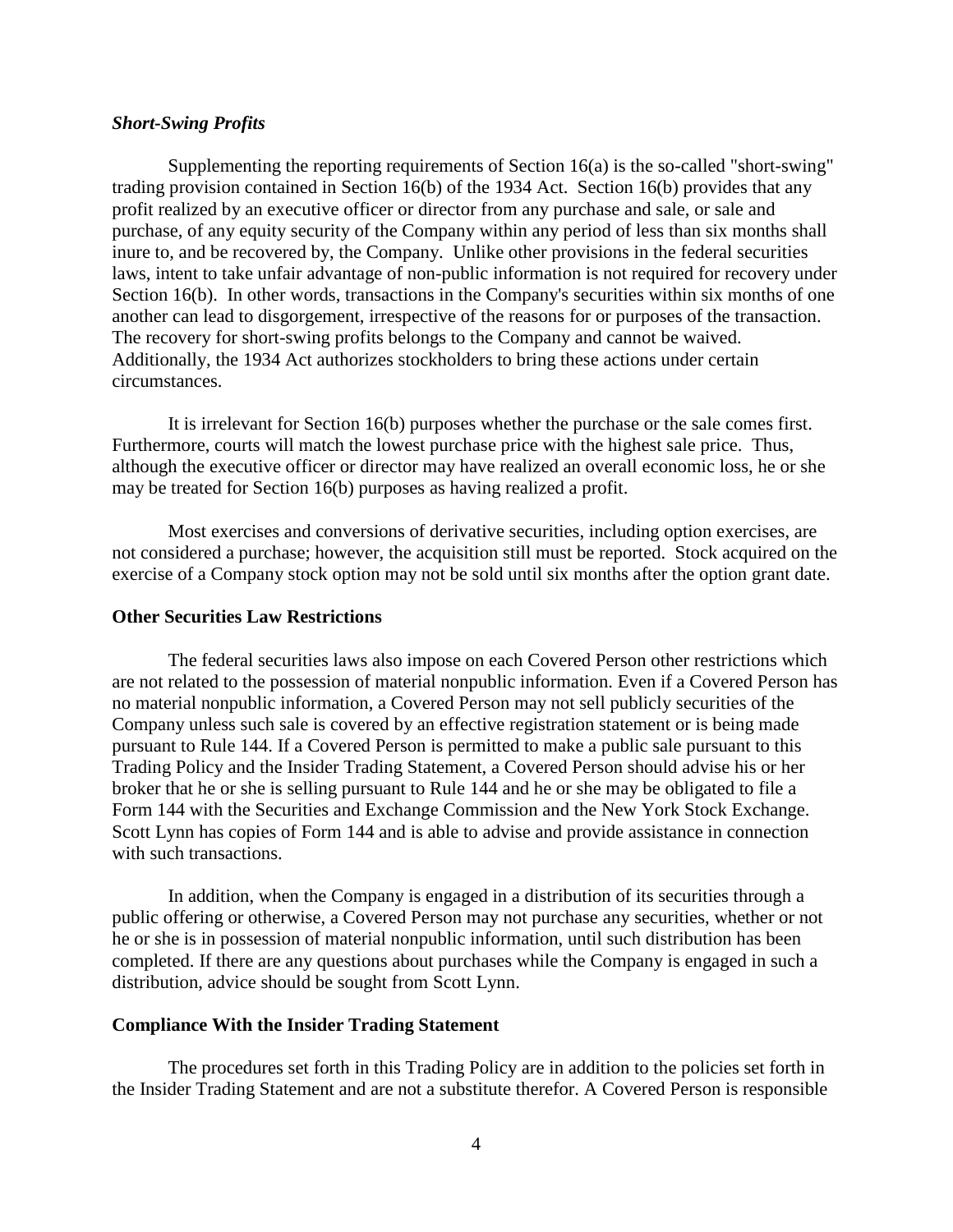for complying with both the Insider Trading Statement and this Trading Policy. Thus, even if a Covered Person receives preclearance and no blackout period is in effect, a Covered Person, his or her spouse and any member of his or her immediate family sharing his or her household may not "tip" or trade in Company securities if he or she is in possession of material nonpublic information about the Company.

# **Anti-Hedging and Pledging Pre-Approval Policy**

The Company considers it inappropriate for any executive officer or director to engage in any transactions designed to hedge or offset any decrease in the market value of the Company's equity securities (commonly referred to as "hedging" or "monetization" transactions), including, but not limited to, through the use of financial instruments such as exchange funds, equity swaps, puts, calls, collars, forwards and other derivative instruments, or through the establishment of a short position in the Company's equity securities. Therefore, such transactions are prohibited. This prohibition also includes transactions, such as forward sale contracts, in which the stockholder continues to own the underlying security without all the risks or rewards of ownership. The prohibitions in this paragraph do not apply to the exercise of stock options granted as part of a Company incentive plan.

Additionally, executive officers and directors may not pledge or otherwise encumber Company stock without obtaining prior pre-clearance of the Human Resources Committee; provided that such pre-clearance will not be required for: (1) loans from the Company's 401k Savings Plan accounts; (2) the involuntary imposition of liens, such as tax liens or liens arising from legal proceedings, or customary purchase and sale agreements, such as Rule 10b5-1 plans; or (3) pledges of less than a "significant" amount of Company stock. The term "significant" means the lesser of 0.50% of the Company's outstanding equity securities and 10% of the equity securities of the Company owned by the executive officer or director. In addition, any pledged shares do not count towards an executive officer's or director's stock ownership requirements.

### **Questions**

# **If there are any questions regarding this Trading Policy or the Insider Trading Statement, or the Company's policy with respect to Rule 10b5-1 plans, please contact Scott Lynn, the Company's General Counsel and Secretary.**

After you have read this Trading Policy and believe you understand it, please sign and return the attached Certification to: Scott Lynn, General Counsel and Secretary, Ryman Hospitality Properties, Inc., One Gaylord Drive, Nashville, Tennessee 37214.